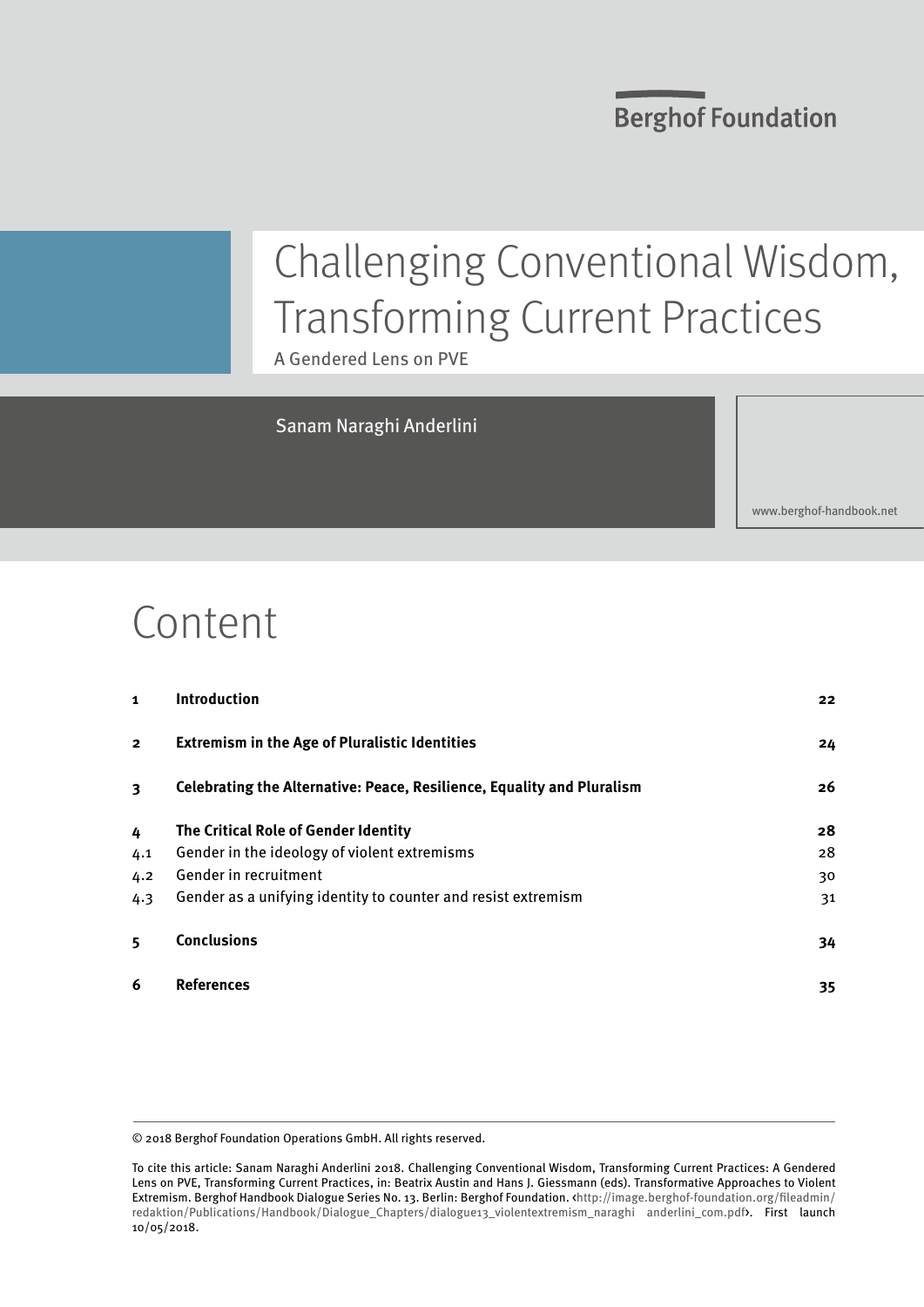### <span id="page-1-0"></span>1 Introduction

Despite news of the decimation of Daesh/ISIS in Syria and Iraq, the spectre of violent extremism in its various forms remains central in the global security discourse. For good reason: extremist ideological movements that either overtly use or advocate for violence, or implicitly condone it in pursuit of their cause, continue to threaten peace and security in communities across the world. As the Global Terrorism Index (GTI)<sup>1</sup> indicates, 2016 may have seen a decline in the overall number of deaths due to terror but more countries are now affected. In 2015, 65 countries worldwide experienced a terror attack. By 2016, the number had risen to 77 – some two-thirds of all states globally. While the countries most affected by extremism in 2014 – notably Pakistan, Nigeria, Syria and Iraq – have seen the biggest declines in deaths, among OECD member states, there was a 67% increase in attacks and an increase of nearly 600% in deaths between 2014 and 2016. In the US alone, according to the Southern Poverty Law Center (SPLC), there were some 917 hate groups operating across the country in 2016, including 193 Black Separatist groups. The overwhelming majority were white supremacist groups, with anti-Muslim groups experiencing a 197% increase in numbers just between 2015 and 2016.

Internationally and at the United Nations, the momentum to develop national action plans on preventing violent extremism (PVE) persists. Some governments are embracing the agenda, recognising the scale of the problem. As Mohammed Abu-Nimer also notes in his lead article, for others, PVE is the topic du jour that brings financial or political advantages, particularly given the budgets that traditional bilateral donors are allocating to the cause. There is also much debate about the process by which the plans are being designed, developed and implemented. In some contexts, state security authorities are taking the lead, with little involvement of other sectors or civil society. Elsewhere, advocacy from the grassroots and the global community is fostering more inclusive processes. In the case of Kenya, the national strategy was adopted but it lacked any mention of the gendered dimensions of violent extremism, so a women-led coalition of organisations has undertaken extensive consultations to develop a shadow or annex plan in the form of a 'Women's Charter' to address the gaps in the existing plan.<sup>2</sup>

Yet despite the myriad policy directives and action plans to prevent and counter this phenomenon, there is still no agreed definition of what 'violent extremism' means.3 In the United States in particular, incidents of mass shootings that involve white men as perpetrators are typically categorised as 'lone wolf' attacks or are described in terms of young men with mental health problems, while those involving Muslims are labelled as terror or extremist attacks. Hate crimes by right-wing groups, many of them overtly or implicitly affiliated with white supremacists and representing over 70% of terror attacks in the US since 9/11, receive little attention, on the other hand.4 Similarly, excessive force by security actors against minorities has not resulted in commensurate justice for the perpetrators or in security sector reform measures to reduce the incidents of abuse significantly.<sup>5</sup> In other words, domestically and in foreign policy, as Abu-Nimer (2018) also notes, politics dictates which crimes or locations and which forms of violence are labelled as violent extremism and thus deserving of attention and resources.

**<sup>1</sup>** See <http://globalterrorismindex.org/>.

**<sup>2</sup>** The International Civil Society Action Network (ICAN) that I run and members of the Women's Alliance for Security Leadership (WASL) have provided support to the Kenyan women's groups as they advocate for the Women's Charter.

**<sup>3</sup>** Naz Modirzadeh: "If It's Broke, Don't Make it Worse: A Critique of the U.N. Secretary-General's Plan of Action to Prevent Violent Extremism", Lawfare, 23 January 2016, [https://www.lawfareblog.com/if-its-broke-dont-make-it-worse-critique-un-secretary](https://www.lawfareblog.com/if-its-broke-dont-make-it-worse-critique-un-secretary-generals-plan-action-prevent-violent-extremism)[generals-plan-action-prevent-violent-extremism.](https://www.lawfareblog.com/if-its-broke-dont-make-it-worse-critique-un-secretary-generals-plan-action-prevent-violent-extremism)

**<sup>4</sup>** Amy Sherman, "Fact-checking Cory Booker's statistic on attacks by white nationalist hate groups", Politifact, 18 January 2018, [http://www.politifact.com/truth-o-meter/statements/2018/jan/18/cory-booker/fact-checking-cory-bookers-statistic-attacks](http://www.politifact.com/truth-o-meter/statements/2018/jan/18/cory-booker/fact-checking-cory-bookers-statistic-attacks-white/)[white/.](http://www.politifact.com/truth-o-meter/statements/2018/jan/18/cory-booker/fact-checking-cory-bookers-statistic-attacks-white/)

**<sup>5</sup>** Haeyoun Park and Jasmine C. Lee, "Looking for Accountability in Police-Involved Deaths of Blacks", The New York Times, 3 May 2017, [https://www.nytimes.com/interactive/2016/07/12/us/looking-for-accountability-in-police-involved-deaths-of-blacks.](https://www.nytimes.com/interactive/2016/07/12/us/looking-for-accountability-in-police-involved-deaths-of-blacks.html) [html.](https://www.nytimes.com/interactive/2016/07/12/us/looking-for-accountability-in-police-involved-deaths-of-blacks.html)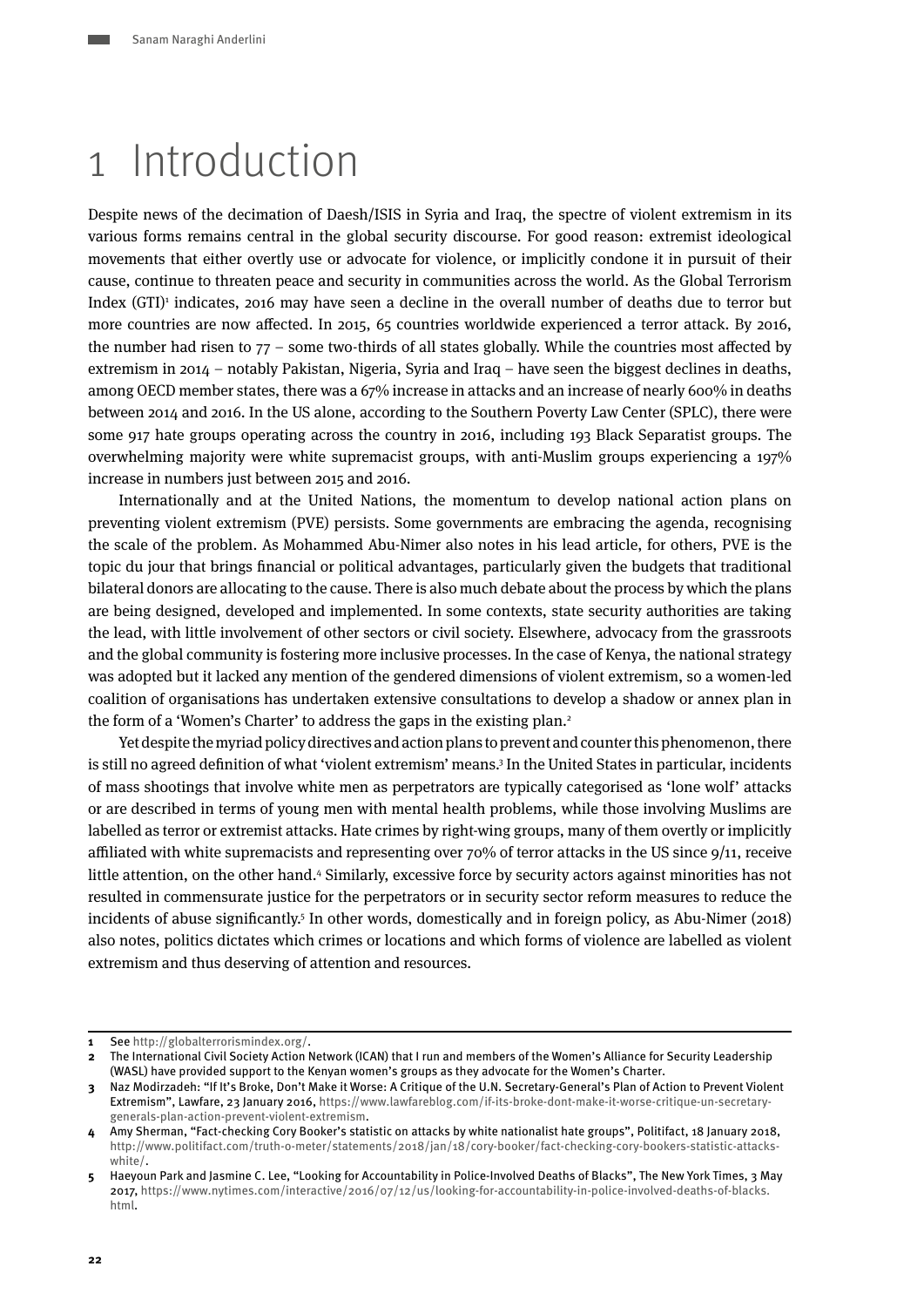The media, meanwhile, has honed in on the use of extreme and often public violence, such as beheadings, suicide bombings and random terror attacks on civilians. But *extreme violence* and attacks on civilians are neither new, nor unique to such groups. They were evident in the wars in Sierra Leone and Liberia in the 1990s, when militias hacked off people's limbs. They were a feature of the Lord's Resistance Army in Uganda, which kidnapped boys and girls and forced them to kill and maim their own relatives and neighbours. Many states perpetrate acts of extreme violence, including some against innocent civilians. In addition, neither the purported economic and political goals and desire for territorial control nor the transnational nature of contemporary violent extremist movements are unique. The socialist and liberation movements of the late 20<sup>th</sup> century were also transnational, and had a mix of economic, socio-political and ideological goals. Finally, as the 2017 GTI indicates, there is a correlation between incidences of violent extremism and levels of brutality and abuse by state security actors across a range of countries. The 2017 mass attack and deportation of the Rohingya in Myanmar led by the Buddhist-majority state army and supported by Buddhist militias is a case in point. In the case of Iraq, the US-led coalition bombings against ISIS in Mosul have reportedly resulted in over 3200 deaths.<sup>6</sup> This, too, concurs with the observations of local activists quoted in Abu-Nimer's paper (2018, 6), who say: "We have had political violence and mass crimes for decades." In effect, in international policy circles, the acts of extreme violence are not the primary concern. Reactions are dependent on who the perpetrator is, and where the violence is occurring.

There is, however, one critical differentiating factor: today's violent extremist movements use manipulation of visceral human identities. Their strategy to mobilise by co-opting and warping issues of ethnicity, race, religion and gender – across national borders, combined with the easy connectivity provided by technology – makes them a unique modern force. Doing so in an age when most societies, communities and even individuals are extremely diverse and pluralistic in nature, and many people have 'fusion' identities due to mixed marriages, migration and greater attention to gender identities, etc., further increases the potential threat they represent to the social cohesion and domestic peace architecture of countries globally.

In responding to Abu-Nimer's framing article, this paper offers points of agreement and difference in an effort to deepen our collective understanding of the phenomenon of violent extremism and the responses needed to enable effective transformation. It does so first by offering a conceptual shift to move beyond limitations of the current terminology and discourse. Second, it provides an overview of the relevance of identity to VE with particular attention to the centrality of gender to the ideology, recruitment and action of violent extremists, as well as the importance of women in particular in countering, preventing and providing clear alternatives to such groups. In doing so, it challenges Abu-Nimer's assertion (2018, 7) that the inclusion of women is often externally driven and that they are thus being instrumentalised. While I agree with Abu-Nimer's views on the need for an integrative approach to religious agencies, his lack of attention to gender perspectives is notable; I therefore also argue for caution. Too often, religious institutions – even the more moderate ones – are at odds with principles of gender equality and non-discrimination. Thus, while their inclusion in P/CVE efforts is essential and in many cases is occurring at the grassroots, their legitimacy or authority should not be elevated above those of women- or youth-led organisations and others active in this sphere. Experience from international mediation efforts indicates that while the legitimacy of women's human rights defenders and peacebuilders is often questioned, that of religious leaders is assumed.

In sum, however, I concur with Abu Nimer's call for a transformative lens anchored on PVE. The discussion and recommendations below offer a framework for a shift in the discourse and practice of C/ PVE to embrace the issues of identity and articulate an agenda that is not only 'against' extremism, but also pro-peace, resilience, equality and pluralism (PREP).

**<sup>6</sup>** Jack Moore, "Mosul Battle: U.S. Coalition, Iraq Killed Ten Times More Civilians Than They Claim", Newsweek, 20 December 2017, [http://www.newsweek.com/mosul-battle-us-coalition-killed-ten-times-more-civilians-it-claims-753349.](http://www.newsweek.com/mosul-battle-us-coalition-killed-ten-times-more-civilians-it-claims-753349)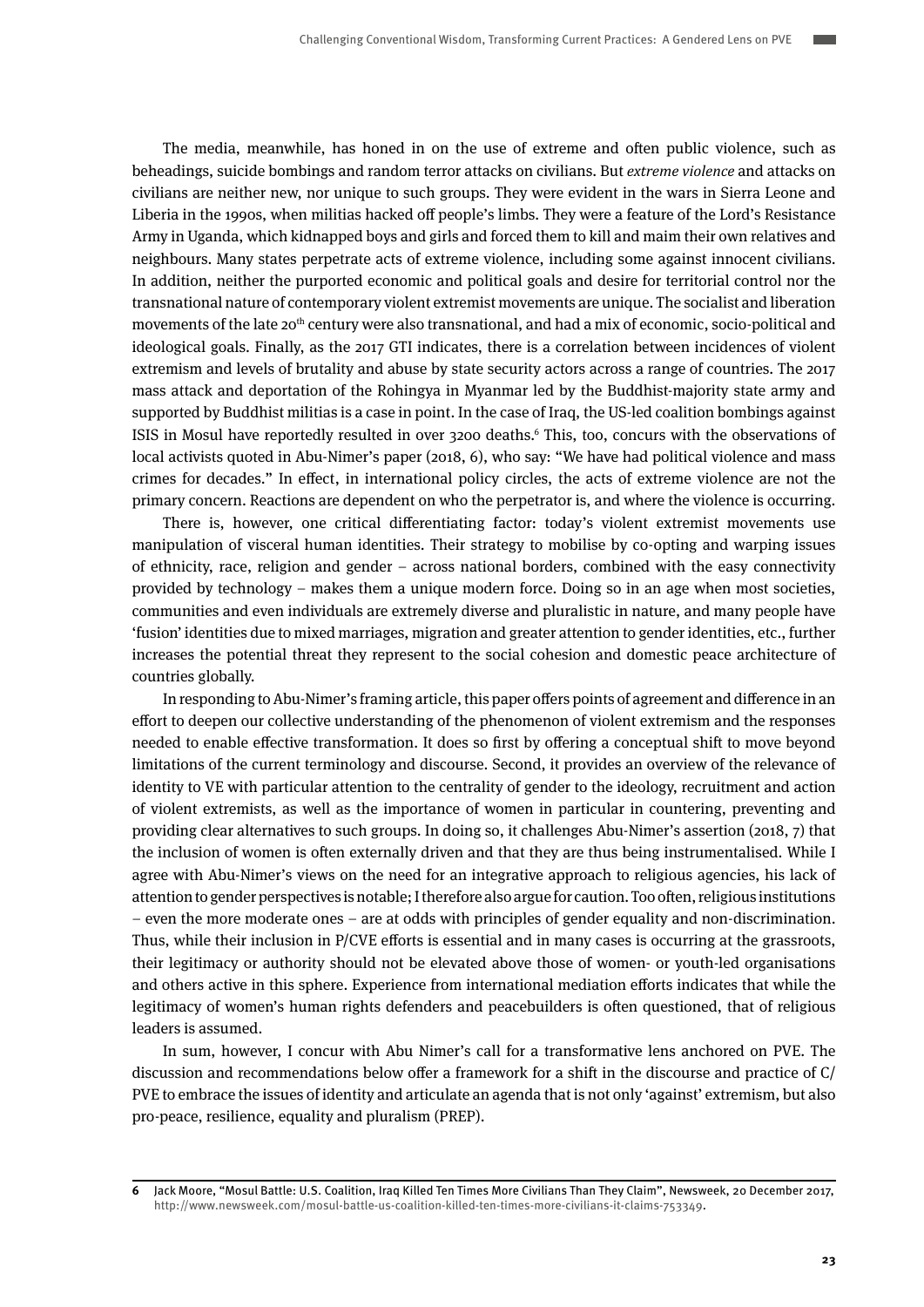# <span id="page-3-0"></span>2 Extremism in the Age of Pluralistic Identities

When the UN issued the Secretary-General's Plan of Action to Prevent Violent Extremism (UN 2016), a notable omission was an agreed definition of 'violent extremism'. Given the inherently political nature of the challenge (as noted above), it is understandable why it was difficult to pinpoint. Nonetheless, if resources are being ploughed into the agenda, there is at least a need to articulate the parameters and characteristics of the phenomenon that we seek to prevent or counter, and the alternative that we want to instil and establish.

So how can we define or characterise 'violent extremism'? Across the range of violent extremist movements that exist, there are shared features. Such movements tap and seek to elevate one core identity as being superior to all else. Where religion is used to recruit, for example, the tactics are to emphasise their target's religious identity (e.g. Islam, Buddhism, Christianity, Hinduism, Judaism) while diminishing other aspects such as nationality, ethnicity or cultural heritage. Movements that use race apply similar tactics. In the US, for example, white supremacists are by definition advocating for the supremacy of 'white' people and the separation of races. They denigrate mixing of the races and portray themselves as victims or as facing existential threats. In effect, even if an African American or an Arab adhered to their economic or political views, by virtue of their race, membership of such movements would either be denied to them or would be conditional upon their subscribing to their own subjugation and diminished status.

The rigid interpretations of religious, cultural, national, ethnic or sectarian identity that extremist movements espouse aim to foster deep 'bonds' between their followers and recruits, while fomenting divisions with and exclusion of others. This normalisation of intolerance and disrespect for people of different ethnicities, religions, gender or nationalities lays the groundwork from which the more radicalised and violent forms of extremism can grow.

Extremists present their religious or ethno-racial framings as 'the truth' and seek to undermine and discredit other manifestations of that faith or culture. In particular, they take aim at the moderate and syncretic practices that typically accept, respect and integrate diversity.

These movements recognise the importance of formal educational spaces to impart their worldviews, values and ideologies. They are present in schools and universities, religious institutions, and social and mainstream media. While they claim to teach or adhere to ethics and morality, they are teaching a sense of 'otherness' – us against them – that implicitly (and increasingly explicitly) condones bigotry and racism and lays the foundations for acts of violence.

The rise of extremist identity-based movements cloaked in the mantle of faiths and ethnicities is also a result of the phenomenon of extreme pluralism evident within countries and communities worldwide. Various factors have contributed to this state of extreme pluralism. On the one hand, structural economic policies that have fostered the opening of markets, privatisation and globalisation have catalysed migration on a hitherto unprecedented scale – across and within countries. Urbanisation is also a factor and an outcome, as people from different traditional backgrounds merge into crowded settings. Often, they are caught between being untethered from the social norms that moderated values and actions, while encountering new norms and practices.

Hyper-connectivity via technology has also contributed to this state of extreme pluralism – enabling people from far corners of the world to be linked with each other, to sustain the past or create new relations. But while this virtual connectivity has led to the creation of new imagined communities based on identity, it is also shredding the physical connectivity that existed in traditional communities. Instead of fostering greater cohesion and integration, it contributes to separation.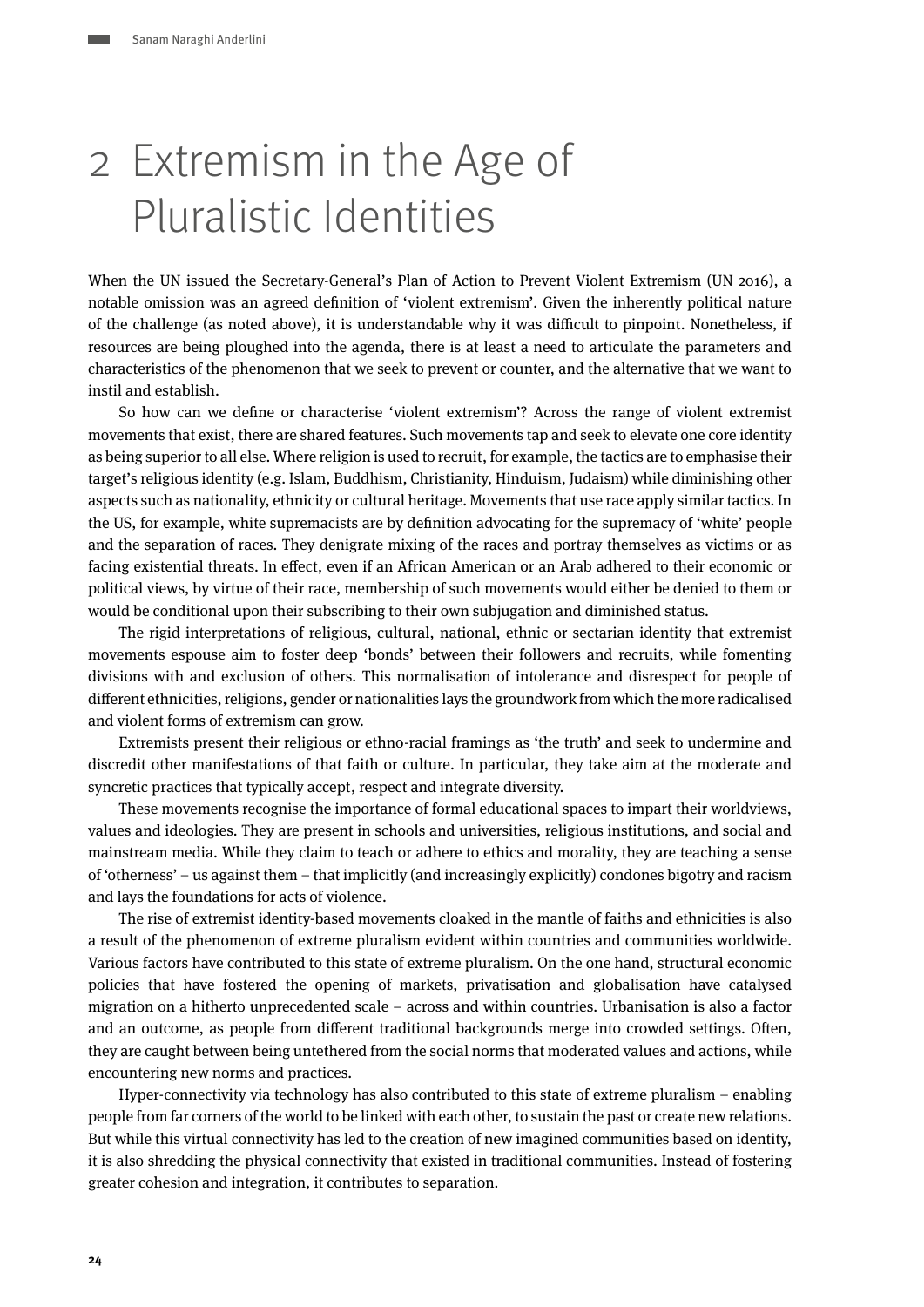In addition, progressive forces that have sought to be inclusive and accepting of all forms of diversity have an impact. With different forces shedding light on and emphasising aspects of identity, we are all becoming more conscious of our own multiple identities – be it our gender, sexuality, age, race, ethnicity, religion or physical ability, to name a few. At its best, this exposure to differences in culture and human experience fosters greater empathy, relatability and respect among people. Each can be a bridge to another person in ways that in the past we may have found 'unrelatable'.

But it is also prompting internal crises for people and communities. At a national level, the fear is manifested in the debates about national identity such as 'Frenchness' as raised by Marie Le Pen's extreme right-wing party, the 'British values' that have been a consistent theme in the UK's political and social discussions, or the "make America great again" slogan that is tied so inherently with the alt-right movements. These issues are also reflected in debates about the content of educational curricula, as many people consider the rising diversity in the citizenry as a threat to and dilution of hegemonic national or religious identities and the values associated with their states and societies.

At the community level, the fear of losing identity or losing status, evident among white supremacists on the one hand and minority diaspora or displaced communities on the other, can lead to defensive protection of and adherence to restrictive traditional practices. Diaspora groups, for example, often remain frozen in history, while in their nation of origin practices evolve and change.

At an individual level, especially for young people from minority backgrounds, it can be a struggle to find acceptance of their layered and complex identities. As a discussion with former ISIS affiliates in the UK highlighted in 2015, the issue of mixed and plural identity can heighten vulnerability to recruitment. "Many young British Muslims are confused about where we fit in the world," said one discussant. Another reflected: "Women can find the issue of identity particularly difficult. What does it mean to be British, Muslim, Somali, Ethiopian?" For some, though, the situation is more clear-cut: "They no longer have to wrestle with are you this, are you that – you're a Muslim."<sup>7</sup>

Herein lies the challenge: is a boy or girl born in France to originally Algerian parents, whose faith is Islam, French, Muslim, Arab, North African, Algerian or all of the above? What happens when he/she self-identifies in one way, but is identified or categorised by his/her community or society at large in other ways? If they and their communities' histories are absent from school history books, literature, the arts or other subjects, they may be drawn to external sources to understand and assert their identity. The pull into one overarching communal religious identity is pervasive and strong.

Addressing it requires the will to tackle some uncomfortable truths. In Europe, for example, this may mean discussions about the history of colonialism and the economic contributions of the colonised states to the wealth of the colonisers. These are discussions from which many governments still shy away. But such a process can also be joyful. For example, the art, music, architecture and mythology of South Asia could be integrated into schools' curricula for the arts and literature. Perhaps the best example of this exists in the food and restaurant sector, where chefs willingly embrace fusion by combining the flavours and styles of different cuisines. If the will exists to engage in such discourse, the ways forward are endless and ultimately transformative.

However, if formal educational spaces do not provide a means of understanding pluralism or discussions about the similarities and differences across faiths and cultures, then external forces fill that void. Identity-based movements are exploiting these spaces to promote their ideals and norms, and some veer to the extreme.

Herein lies the paradox: the principle of freedom of expression, which is at the heart of liberal democracies, has enabled the rise of the very same extremist and regressive forces that now challenge the liberalism and pluralism of societies in which they flourished. The formal and informal spaces, including

**<sup>7</sup>** Joanna Witt, "Why Do Young Women Want To Join Islamic State?", The Guardian, 27 July 2015, [https://www.theguardian.com/](https://www.theguardian.com/membership/2015/jul/27/guardian-live-why-do-young-women-want-to-join-islamic-state) [membership/2015/jul/27/guardian-live-why-do-young-women-want-to-join-islamic-state](https://www.theguardian.com/membership/2015/jul/27/guardian-live-why-do-young-women-want-to-join-islamic-state).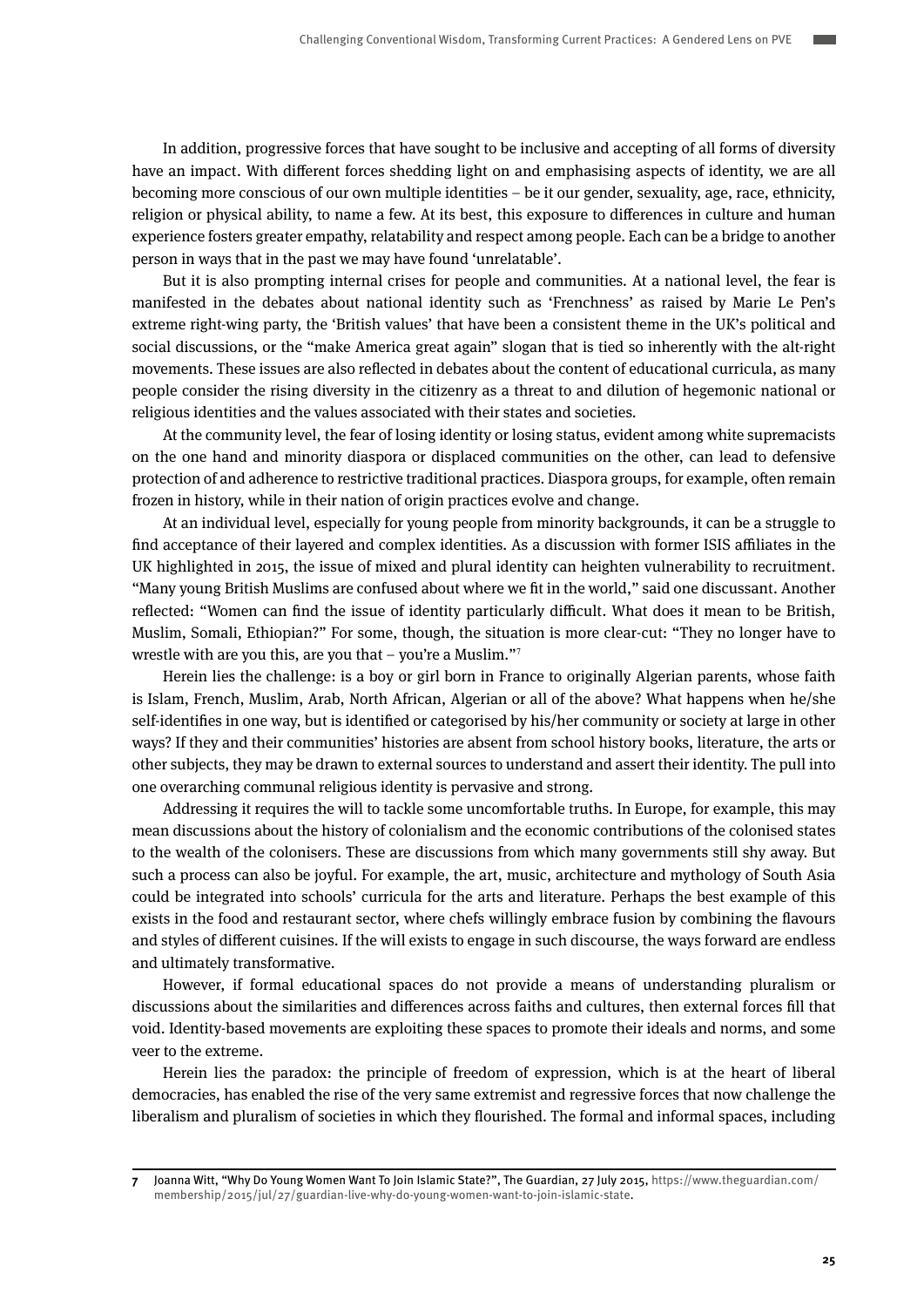<span id="page-5-0"></span>social media, which influence and inform today's youth, are thus at the frontlines of the struggle against extremism and for social cohesion, inclusivity and pluralism (Alava et al. 2017).

While the challenges are significant, it is also critical to ensure a balanced and practical perspective. In most contexts, the clear majority of the population – youth or otherwise – are *not* engaged in or attracted to the extremist ideologues and the drive towards violence. But the media and policy community tend to ignore them, including the very many who are active and vocal against extremism in their own settings. We take much of this for granted. But we need to value and celebrate this peaceful pluralistic majority.

# 3 Celebrating the Alternative: Peace, Resilience, Equality and Pluralism

We need to focus more attention on better understanding the experiences that enable young and old alike to embrace pluralism, equal rights and peace, and recoil from intolerance and bigotry. In other words, as much as we need to make infertile the breeding ground for extremism, we must also sow the seeds that foster cohesion and enable us to acknowledge our own and each other's plural identities. This is why the framing of both 'countering' and 'preventing' violent extremism, while necessary, is not sufficient. These terms state what we are 'against'. Even prevention – which, as Abu-Nimer says, is a framework to enable more comprehensive approaches – is problem-, not solution-oriented. A health analogy is helpful in explaining this shift. If a person has a bacterial illness, they are cured with antibiotics to counter and fight the bacteria. Prior to becoming ill, we seek to prevent diseases by offering immunisation. But these measures are encompassed in broader efforts to ensure good health, such as maintaining levels of hygiene, good exercise and nutrition.

Applied to the C/PVE agenda and to move towards a truly transformative agenda, as Abu-Nimer also suggests, we need a conceptual shift to define what we aspire to. If visceral identity and relations based on faith, gender, familial, ethnic or national ties are being exploited to foster exclusion and division, then the multiple identities that bind us across the divisions need to be recognised, articulated, elevated and celebrated. Drawing on ICAN's work with its grassroots partners and members of the Women's Alliance for Security Leadership in over 35 countries, and building on the human security and women, peace and security frameworks already formulated in international policy, I offer the framework of PREP – peace, resilience, equality and pluralism.

The *peace* component refers to adherence to non-violence and limitations on the use of security forces and violent means to address the threats, and prioritising attention to social cohesion and development. At a minimum, instead of counter-terrorism (CT) strategies driving practices, incorporating P/CVE efforts and subsuming the majority of the resources, CT and the related security interventions should be a component of a broader PREP strategy. This would also mean a commensurate reallocation of resources away from CT and towards non-violent efforts.

Attention to *resilience* is needed from multiple perspectives. On the one hand, it is essential to foster religious and cultural literacy so that people are resilient against the messages of extremist rhetoric and teachings. Where religion is being exploited, this includes pushback against the fringe and extremist versions, and dissemination of moderate interpretations. Where race and ethnicity are drawn upon to create a mythical past, multi-perspective history is needed. On the other hand, resilience also encapsulates the need to teach and foster multiple skills among young people, so that they can withstand shocks and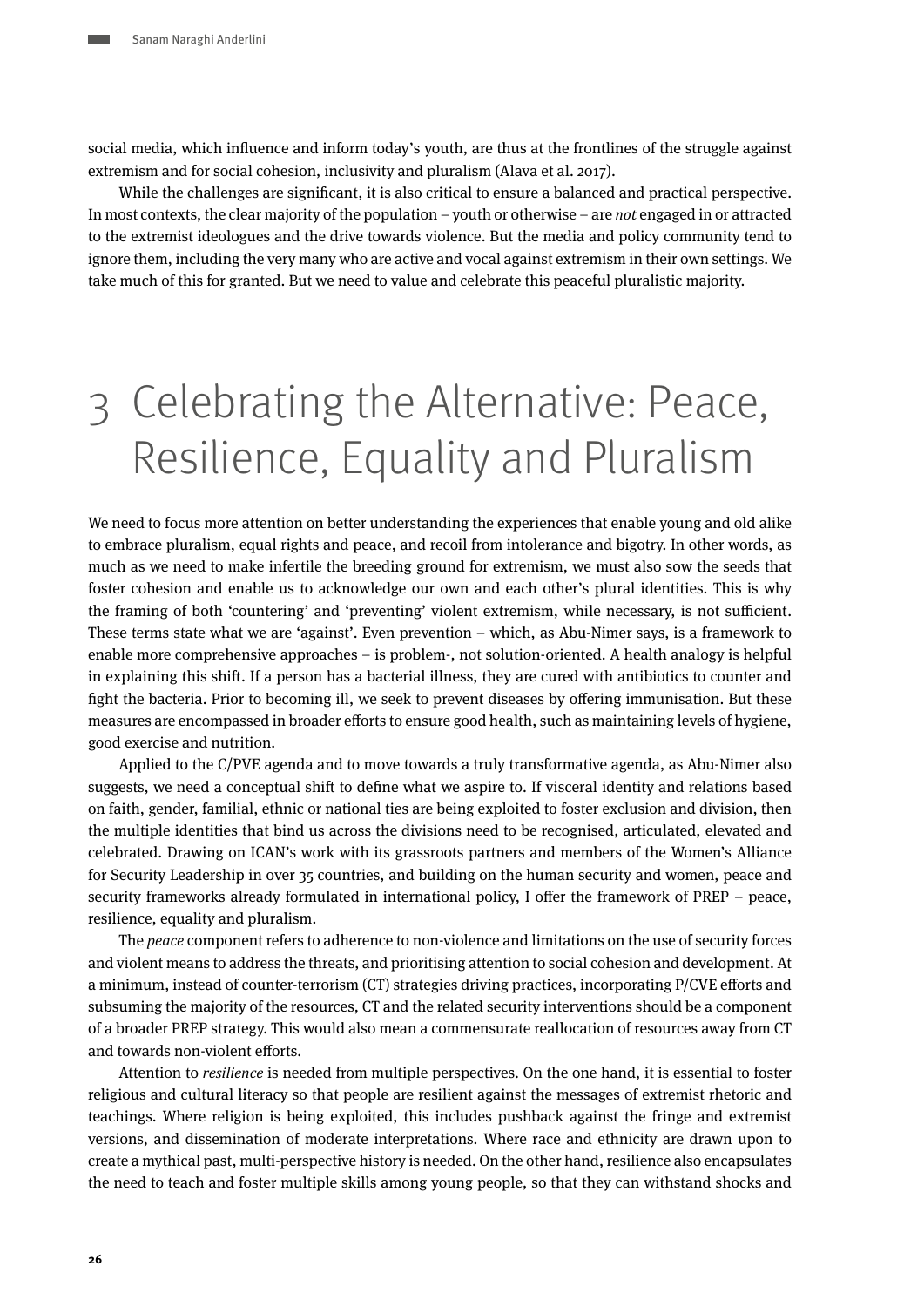crises. This includes education and skills development for income generation and livelihoods, as well as the psycho-social skills needed for self-care in times of uncertainty and vulnerability.

Fostering respect and *equality* among people – based on gender, race, ethnicity, economic status or other factors – is also critical. Given that violent extremism is part-rooted in the notion of superiority that allows for the justification of violence and subjugation of others, instilling a sense of equality and respect for others is essential. But it cannot be rhetorical. States have to demonstrate their own respect for their citizenry by adhering to the universal principles of human rights. Their security and intelligence apparatus must respect people's rights. Laws must be reformed or adopted to ensure equality and end discrimination.

Finally, attention to fostering *pluralism* and respect for the multiplicity of identities is essential. It can generate innovation and creativity through the interactions between cultures and religions. More significantly, by encouraging recognition of plural identities, we can foster increased 'relatability' and empathy rather than division. As Bushra Qadeem, a Pakistani school principal who introduced peace education into her curriculum notes, teaching students the value of diversity is essential. One simple method she uses for younger children is to divide them into two groups, providing one group with a bag filled with candy in an array of colours, while giving the second group a bag with just yellow candies. The children are instructed to produce a piece of artwork depicting a garden, using their candies. As one group produces a monochrome image of the world, the other a multi-coloured one, the result is immediately evident. Through this one simple exercise, the children see the value of diversity and the fact that it is a reality in life, yet it is taken for granted.

In sum, to achieve the transformation to which Abu-Nimer refers, the paradigm has to evolve. What started with counter-terrorism and shifted to CVE then PVE needs to move towards PREP: peace, resilience, equality and pluralism. CT and C/VE should be encompassed within that broader goal.

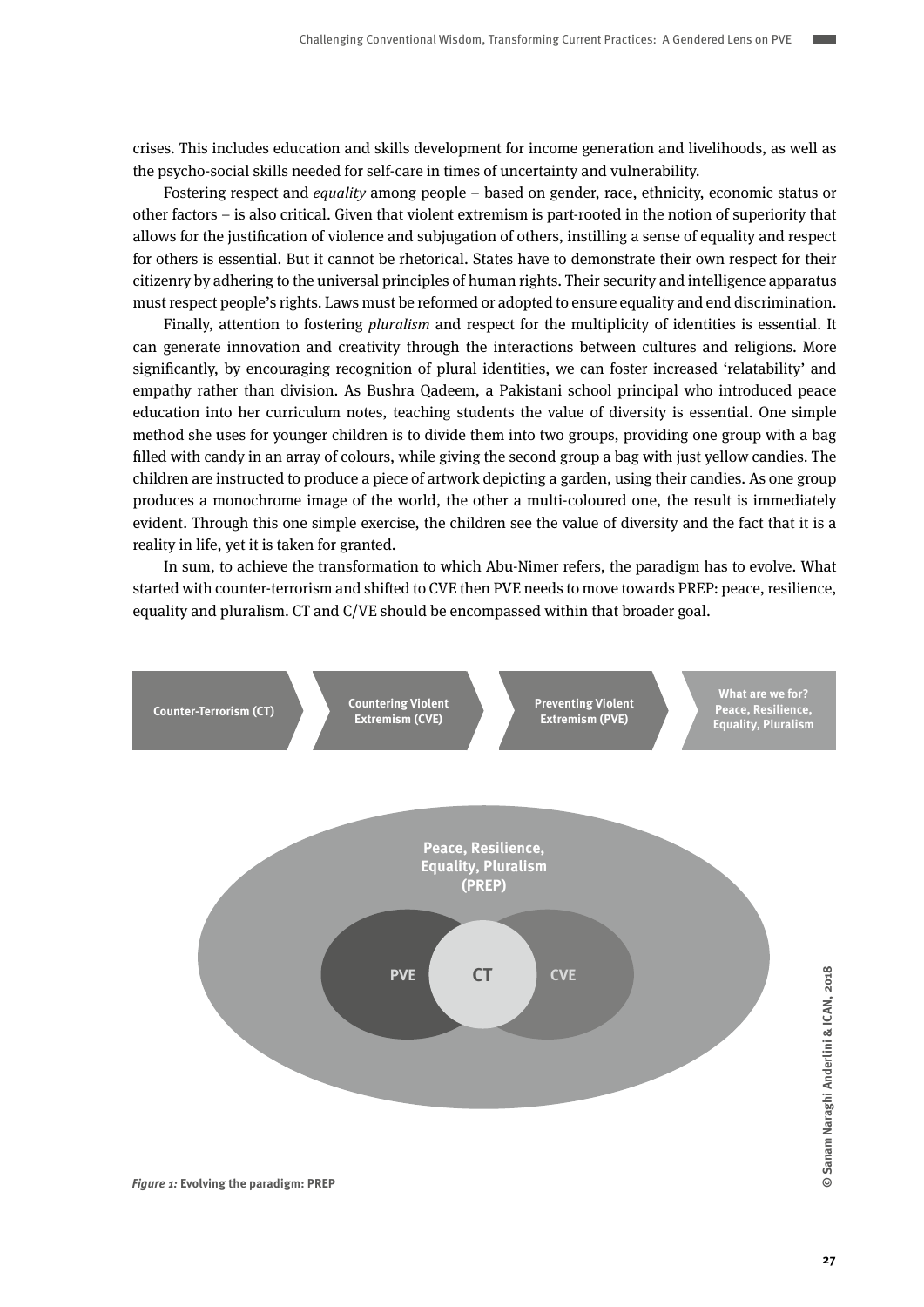# <span id="page-7-0"></span>4 The Critical Role of Gender Identity

Abu-Nimer acknowledges the importance of an integrated approach that is inclusive of gender and minority perspectives. But he makes three questionable assertions. First, he conflates 'gender' with women and lists them alongside minorities, whereas women represent 50% or more of the population: "The steps towards engaging religious agencies strongly resemble those of other areas: racial and ethnic studies, gender, peacebuilding and other fields working *with marginalised minorities*." (Abu-Nimer 2018, 7, emphasis added.) Second, he claims that women and other marginalised groups have been instrumentalised in this agenda, noting "the early steps were mostly in the form of symbolic involvement of gender, racial minorities …" (ibid.). Finally, in making the case for more robust inclusion of religious agencies, he assumes that the other sectors – notably women – are already fully integrated and resourced, while religious actors are still excluded.

The discussion below provides an alternative perspective on these assertions, by demonstrating the centrality and restricted definitions of gender norms to contemporary VE movements. This is evident in the ideologies, their recruitment tactics and actions, and in the forces that challenge and counter their spread. But it is yet to be fully integrated in the responses or resources provided by international actors.

### **4.1 Gender in the ideology of violent extremisms8**

The control, co-option, coercion and subjugation of women are central features of the ideology of VE movements today. Long before violent extremism became a concern for the international peace and security community, women and particularly women's human rights defenders were warning about its escalation and impact.9 Globally since the seminal Fourth World Conference on Women in Beijing in 1995, there has been a rising backlash against women's rights across cultures, religions and regions. Women's basic physical and legal rights and security are at the centre of these ideological battles. In each instance, the vociferous minority has made significant strides into mainstream debate and daily life. Women are facing new challenges, ranging from limitations on reproductive health rights in the United States, to girls' access to education as witnessed in the attacks on schoolgirls in Pakistan and Nigeria, to the accelerated spread of the hijab and niqab among Muslims who previously did not adhere to such dress codes. But the attacks on women were long ignored by the policy and security elite globally because violence against women has been victim to cultural relativism, as policy-makers have either ignored or explained it away as cultural norms and practices. Such violence has also been ignored by security actors, as in principle, the abuse, subjugation or even murder of women is not deemed to be a threat to national or international security.

Thus the targeting of and impact on women are not accidental or 'collateral damage'. They are deliberate, tactical and strategic. In non-western settings, conservative and extremist movements typically tie concepts of women's rights to notions of 'western' immorality and feminism as an extension of colonialist politics.10 The more extreme movements create boundaries between women and men, manifested through legal and physical means, including the regression of women away from the public space and life. They promulgate rigid understandings of religious texts that define what it means to be a good wife, daughter or woman.11

**<sup>8</sup>** This section contains excerpts from a 2015 paper co-written by the author for a UN Women Experts Group meeting. The full paper is available at<http://www.icanpeacework.org/wp-content/uploads/2017/03/Extremism-in-the-Mainstream-UNW.pdf>.

**<sup>9</sup>** Cassandra Balchin with Deepa Shankaran, "Exposed: Ten Myths about Religious Fundamentalisms", awid women's rights, 31 October 2008, [https://www.awid.org/publications/exposed-ten-myths-about-religious-fundamentalisms.](https://www.awid.org/publications/exposed-ten-myths-about-religious-fundamentalisms)

**<sup>10</sup>** The tensions surrounding women's rights and colonialism are addressed in various publications, including Commonwealth Secretariat (2005).

**<sup>11</sup>** American national security expert, personal communication, September 2013.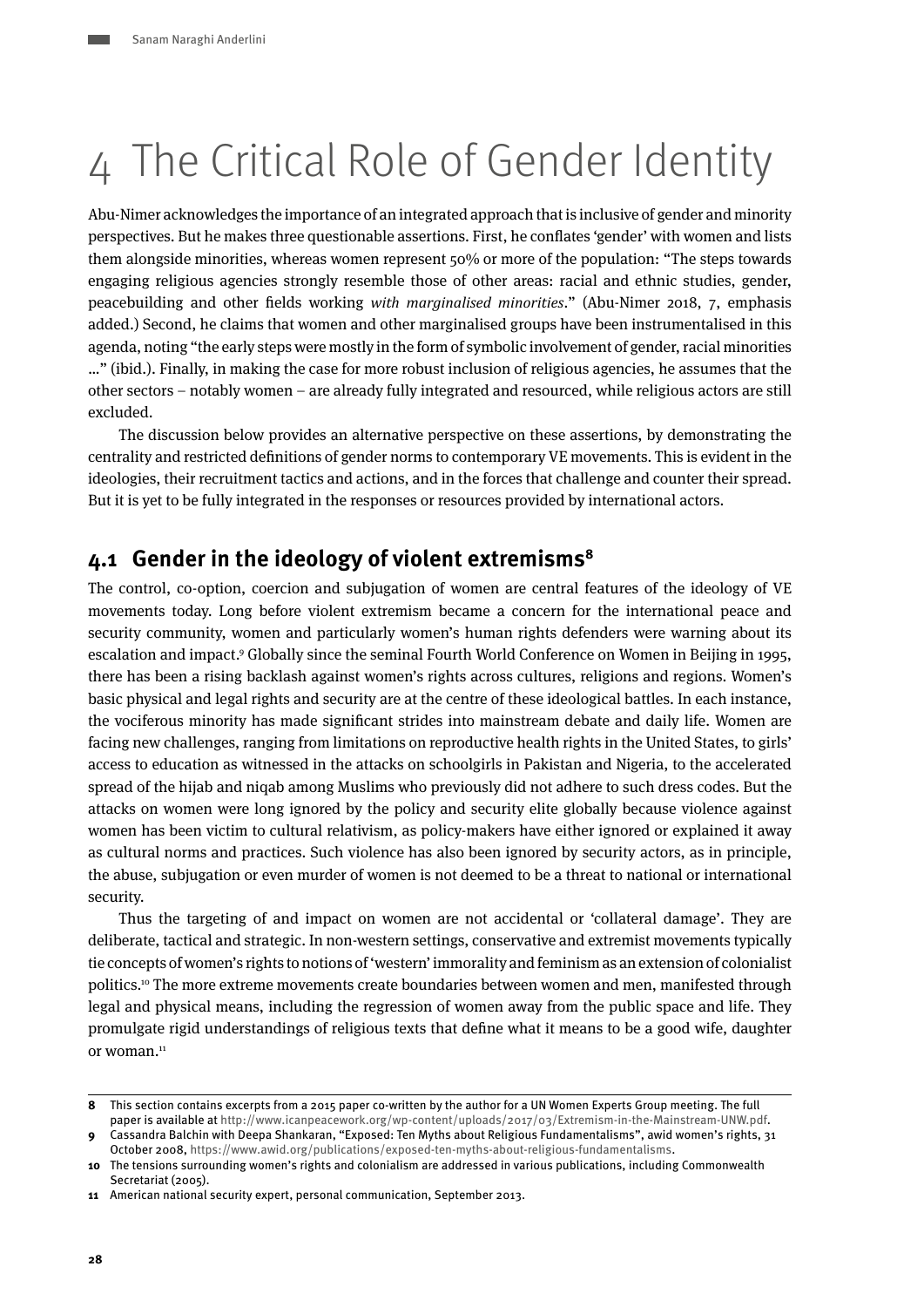Similarly, the status of men is clearly articulated, and there is often a clear implication that women are under the protection (and, by extension, ownership) of men. This is nowhere more evident than in the sexual enslavement and exploitation of women.

The ideology taps into different norms of masculinity. On the one hand, it elevates the notion of patriarchy such that men are dominant and women subservient to them. On the other hand, this entitlement is fused with notions of men as warriors and protectors of a 'cause'. This lays the foundations for violence, for it is justified as a means to an end for a higher cause. Writing about the role of women in America's white supremacist movements, Elizabeth Gillespie McRae notes "the central role ascribed to white male sexual and status anxiety and lust for dominance in fomenting organized white-supremacist activities".<sup>12</sup> She further states that a key argument against desegregation was the "narrative that saw white women and girls as vulnerable (to black men), and white men as protectors – a story line that simultaneously elevated white men and rendered women helpmates and beneficiaries, not activists".

In the public sphere, using the pulpit and media, the targeting of women who are outspoken or contradict the edicts and ideology is either condoned or encouraged. Often women are blamed – the way they dress, the places they frequent, their mannerisms or the fact that they are alone – for the physical attacks they endure. The mainstream and social media platforms are powerful tools that fringe actors use to convey their viewpoint. In the *political sphere*, women are accused of indecency and often face threats to their lives for daring to speak out or enter politics. The movements also draw on and use women strategically in politics and propaganda. They recognise the social influence of women and their ability to mobilise at grassroots levels. They also recognise and enable women's roles as caretakers and homemakers. They recruit or co-opt them into their political structures to espouse their regressive views on matters of gender equality. For example, the Salafi Nour party in Egypt claims to support women's education and social work but does not encourage women's leadership as politicians. "The women give lectures to young or older men," writes Walid Salah, but "they have to talk from behind a black curtain or address the audience from another room through loudspeakers."<sup>13</sup>

In the legal sphere, the suspension of equal rights legislation and introduction of discriminatory laws are both a means and an end for conservative as well as extreme movements. Governments, even if not religious in nature, appease movements and conservative forces by supporting and often promoting pushback on women's rights. The issues vary across regions, but the impetus to control women's bodies and legal persona is shared. The unholy alliance of states and extremist ideological movements was firmly addressed in the July 2017 report by the UN's Special Rapporteur in the field of Cultural Rights, Karima Bennoune, which included submissions from 54 countries (UN 2017). In remarks about her findings, Bennoune states, "The political practice of partnering with non-violent extremist groups are also marked as a cause of concern … Governments that cite cultural practices while objecting to women's rights defenders are 'aiding and abetting extremism'". She further noted, "In many places where governments have strategies for what is called combatting violent extremism … they sometimes base strategies on partnering with what they deem to be 'moderate extremists' or fundamentalists of various stripes ..." But she warned, "Governments must not make the mistake of thinking they can use so-called "non-violent extremism … The highest price for such blunders is paid by women", explaining that "[o]ften these so-called non-violent extremists espouse a discourse of discrimination against women that … ends up producing a great deal of violence against women."14

**<sup>12</sup>** Elizabeth Gillespie McRae, "The Women Behind White Power", The New York Times, 2 February 2018, [https://www.nytimes.](https://www.nytimes.com/2018/02/02/opinion/sunday/white-supremacy-forgot-women.html) [com/2018/02/02/opinion/sunday/white-supremacy-forgot-women.html.](https://www.nytimes.com/2018/02/02/opinion/sunday/white-supremacy-forgot-women.html)

**<sup>13</sup>** Walid Salah, "Egypt's Islamist Parties Are All About Marriage, Not Politics for Women", Al Monitor, 26 April 2017, on [http://](http://www.newageislam.com/islam,-women-and-feminism/egypt-s-islamist-parties-are-all-about-marriage,-not-politics-for-women/d/110938) [www.newageislam.com/islam,-women-and-feminism/egypt-s-islamist-parties-are-all-about-marriage,-not-politics-for](http://www.newageislam.com/islam,-women-and-feminism/egypt-s-islamist-parties-are-all-about-marriage,-not-politics-for-women/d/110938)[women/d/110938.](http://www.newageislam.com/islam,-women-and-feminism/egypt-s-islamist-parties-are-all-about-marriage,-not-politics-for-women/d/110938)

**<sup>14</sup>** Karima Bennoune, "Statement", UN General Assembly, New York, 25 October 2017, [http://www.ohchr.org/EN/NewsEvents/](http://www.ohchr.org/EN/NewsEvents/Pages/DisplayNews.aspx?NewsID=22331&LangID=E) [Pages/DisplayNews.aspx?NewsID=22331&LangID=E](http://www.ohchr.org/EN/NewsEvents/Pages/DisplayNews.aspx?NewsID=22331&LangID=E).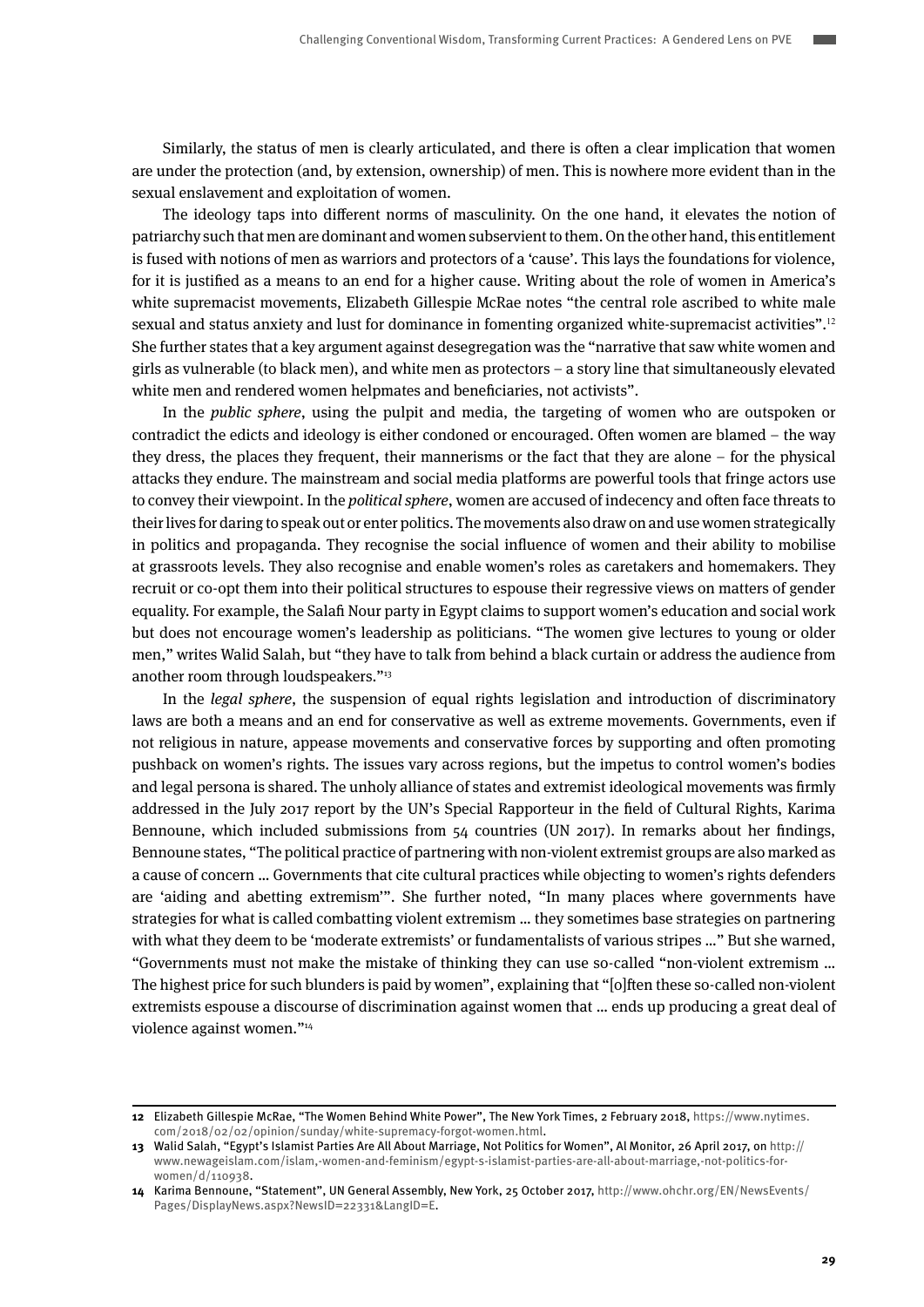### <span id="page-9-0"></span>**4.2 Gender in recruitment**

We take it for granted that the majority of fighters and adherents to extremist movements are young men recruited and groomed by older men. But why? What attracts them? What makes them vulnerable to recruitment? There is significant research being done currently on the 'push' and 'pull' factors associated with radicalisation. The reality is that there are countless variables and significant differences from one context to the other. Economic incentives are relevant in some settings, especially where poverty is rife and jobs are few, but they are not the common denominator across countries. Other socio-political and psychosocial factors are more evident.

Many of those who join and support these movements have borne the brunt of decades of state corruption, poor governance, repressive regimes and poor development policies (ICAN 2017). Although they come from various socio-economic classes, they have witnessed or experienced rising inequality and absence of opportunity to live dignified lives (UNDP 2017). As young men, they are facing a challenge of fulfilling their own socially circumscribed or 'gendered' roles such as being good providers and husbands. Yet many lack the skills or education needed to compete in a competitive and often serviceoriented workplace. They also find themselves in competition with women – often better educated – for the few scarce jobs that do exist. As noted in the 2017 UNDP report, "Journey to Extremism", the majority of respondents who were recruited into violent movements expressed high dissatisfaction with the government, including the "belief that government only looks after the interests of a few", and had "low level of trust in government authorities". As the report shows, "[g]rievances against security actors, as well as politicians, are particularly marked, with an average of 78 percent rating low levels of trust in the police, politicians and military." In addition, "Those most susceptible to recruitment express a significantly lower degree of confidence in the potential for democratic institutions to deliver progress or meaningful change." (UNDP 2017, 5.)

Religious motives also play a role. There is a consistent lack of religious literacy across many settings. So young men who are religious are being lured with extremist religious ideology that implicitly and explicitly condones the use of violence or discrimination against 'outsiders' or 'others' in the name of God, or ethnic or racial supremacy.

There is also deliberate outreach and recruitment of women. In general, women's involvement in armed ideologically-driven movements is not a new phenomenon. Women have been active in many of the leftist and national liberation movements of past decades across Latin America, Africa and Asia. Although statistics are difficult to find, women are likely to have made up as much as  $30\% -40\%$  of such militant movements. For example, they comprised some 30% of the Sri Lankan Liberation Tigers of Tamil Eelam (LTTE).15 Among the demobilised members of Nepal's Maoist movement, some 20-40% were female (Marks 2017). They are often motivated by their need to assert agency and garner respect for contributing to a greater – preferably just – cause. Many also join to avenge crimes committed against them by state actors, or abuses suffered by their families and male relatives.

In the case of current movements that claim the mantle of Islam, the recruitment of women is evident in a number of ways. In Pakistan in 2008, a radical Sheikh on local radio stations recruited the mothers of young men by railing against the injustice and corruption of the state and offering the promise of a just and equitable Islamic society. The women donated their gold and encouraged their sons to join the Pakistani Taliban movement. Also in Pakistan, the growth of women-only madrassahs – religious schools (with funding from various sources, including Gulf Arab states and individuals) – has provided a steady flow of women who are educated in regressive, Wahhabi-style interpretations of Islam. The curricula are designed by men with three key goals: to educate girls to be ideal mothers, train them to perform their domestic chores, and ensure women preserve and transmit conservative Islamic traditions and beliefs to their offspring. In recruiting women, economic benefits are often an enticement. In Pakistan, Paiman Trust

**<sup>15</sup>** LTTE, Mapping Militant Organizations Project, Stanford University, [http://web.stanford.edu/group/mappingmilitants/cgi-bin/](http://web.stanford.edu/group/mappingmilitants/cgi-bin/groups/view/225) [groups/view/225](http://web.stanford.edu/group/mappingmilitants/cgi-bin/groups/view/225) (as at 8 July 2015).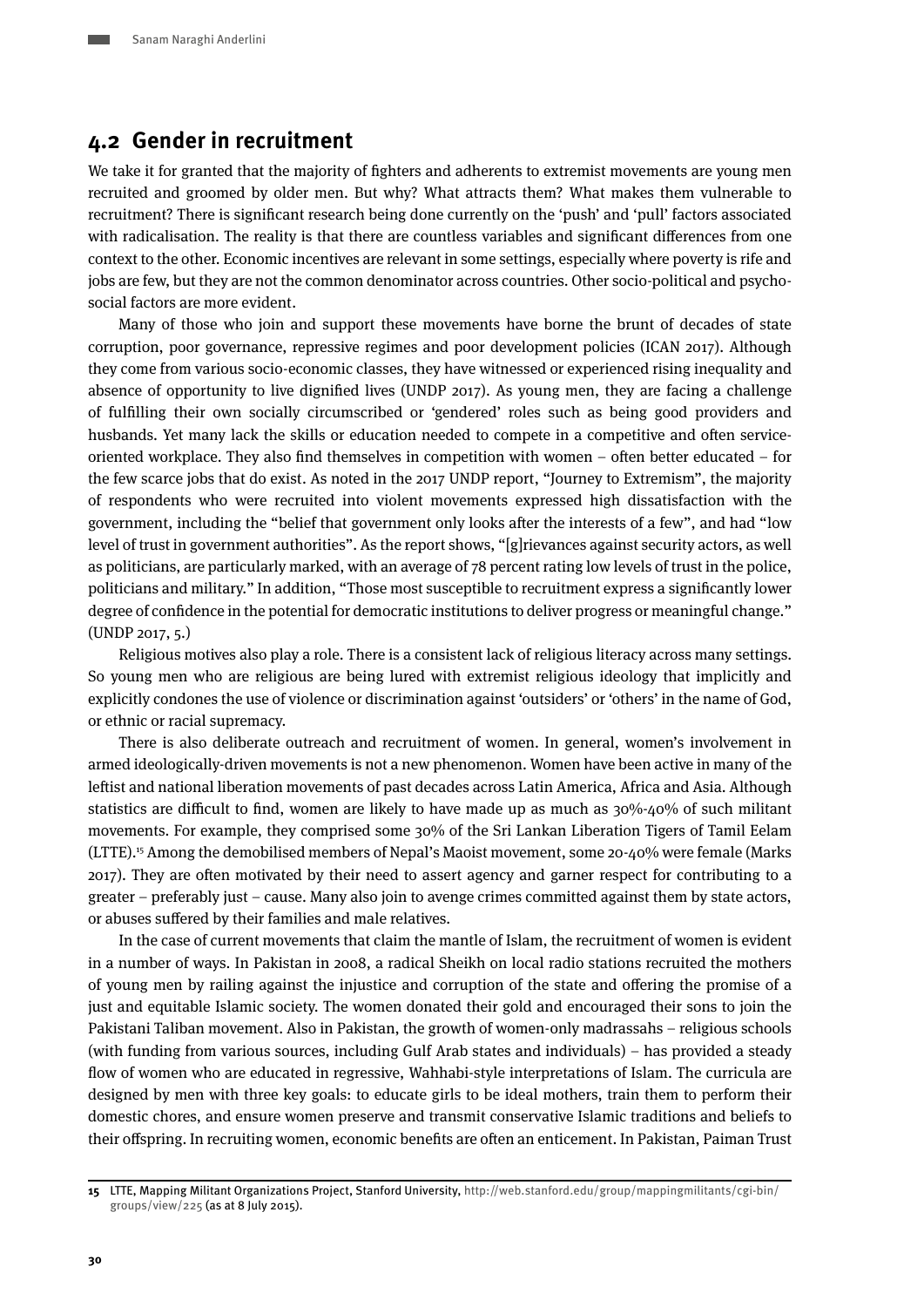<span id="page-10-0"></span>identifies, engages and deradicalises women affiliated with extremist groups. Many of them earn incomes sewing suicide belts, believing that they are thus fulfilling their religious duty.<sup>16</sup>

Quality of life is a clear enticement in other settings too. Among some women affiliated with Boko Haram, there has been reluctance to leave the movement. As one woman noted, she had 'slaves' who "washed, cooked, and babysat for her". Another woman interviewed was also frank about the benefits. "There was 100% better treatment as a wife under Boko Haram. There were more gifts, better food, and a lot of sex that I always enjoyed." For those who had never had access to any education, the mandatory Quran classes were welcome as an opportunity to learn.<sup>17</sup>

Meanwhile, the recruitment of young women (mostly under 18) in Europe reflects the tensions that second- and third-generation migrants in particular are experiencing. The pressures are immense from all sides. At home and within their communities, they may be pressed into conforming with conservative and submissive notions of femininity – to heed the guidance of their parents and live restricted lives. While they may seek greater freedom of choice and agency, the hyper-sexualised society they live in also puts pressures on them. These tensions around gender conformity mixed with a sense of alienation, desire to belong and have a clear identity, and contribute to a greater cause are factors that make them vulnerable to recruitment.

It is notable that movements that espouse discriminatory attitudes towards women are making a great effort to recruit them and seem to offer not only a sense of empowerment but also freedom from social and even sexual restrictions. Meanwhile, states that claim to stand for gender equality and women's rights often recede into paternalism and their own forms of nationalism when it comes to issues pertaining to minority women, especially Muslims. The hijab ban across European countries is a case in point. Legislation to ban various women's covering and clothing is at odds with concepts of freedom of expression, the right to choose and gender equality.18 France's burkini ban in 2016 was a particularly notable moment of discrimination.19 In the UK, the government has done little to improve police capacities for dealing with so-called 'honour' crimes, including murder, rape and mutilation that affect women from various minority communities.<sup>20</sup>

### **4.3 Gender as a unifying identity to counter and resist extremism**

If women's rights defenders and peace activists were the first to feel and see the rise of extremisms, then women-led organisations active in promoting peace and security have also been the first to mobilise in resistance to the exclusionary ideologies and offer alternative, more inclusive interpretations of religious texts and visions for their societies. Because addressing violent extremism is a sensitive and securitised issue in most settings, it is not the domain of traditional development and rights groups. Among women's movements too, only a subset of organisations that are involved in peace and security work engage in these efforts. But they do so bringing a rights and peacebuilding lens to their efforts. Depending on the setting, the labelling of their work may vary. Where the state provides space for overt P/CVE work, women's organisations also work under this umbrella. But in many contexts, they engage in P/CVE work under the softer umbrella of social harmony or development.

What is notable (as illustrated in the table below) is that women-led organisations that are active in this sphere of work have parallels with the extremist movements. Like them, they are locally rooted. They are trusted because of their track record of service to their communities, addressing grievances or aspirations.

**<sup>16</sup>** ICAN and Rana Allam, "These Pakistani Women Are Cutting Off Extremists' Resources – One Thread at a Time", Ms. Magazine Blog, 24 January 2018, [http://msmagazine.com/blog/2018/01/24/pakistani-women-cutting-off-extremists-resources-one](http://msmagazine.com/blog/2018/01/24/pakistani-women-cutting-off-extremists-resources-one-thread-time/)[thread-time/](http://msmagazine.com/blog/2018/01/24/pakistani-women-cutting-off-extremists-resources-one-thread-time/).

**<sup>17</sup>** Hilary Matfess, "Rescued and Deradicalised Women are Returning to Boko Haram. Why?", African Arguments, 1 November 2017, [http://africanarguments.org/2017/11/01/rescued-and-deradicalised-women-are-returning-to-boko-haram-why/.](http://africanarguments.org/2017/11/01/rescued-and-deradicalised-women-are-returning-to-boko-haram-why/)

**<sup>18</sup>** Matthew Weaver, "Burqa Bans, Headscarves and Veils: a Timeline of Legislation in the West", The Guardian, 14 March 2017, [https://www.theguardian.com/world/2017/mar/14/headscarves-and-muslim-veil-ban-debate-timeline.](https://www.theguardian.com/world/2017/mar/14/headscarves-and-muslim-veil-ban-debate-timeline)

**<sup>19</sup>** Sanam Naraghi Anderlini, "In Riyadh and the Riviera, women have to fight for the right to be themselves", The Guardian, 27 August 2016, [https://www.theguardian.com/lifeandstyle/2016/aug/27/burkini-ban-riyadh-riviera-women-fight.](https://www.theguardian.com/lifeandstyle/2016/aug/27/burkini-ban-riyadh-riviera-women-fight)

**<sup>20</sup>** Tracy McVeigh, "Theresa May wrong to link 'honour' killings and terrorism, say campaigners", The Guardian, 23 July 2016, <https://www.theguardian.com/uk-news/2016/jul/23/theresa-may-wrong-link-honour-killings-terrorism>.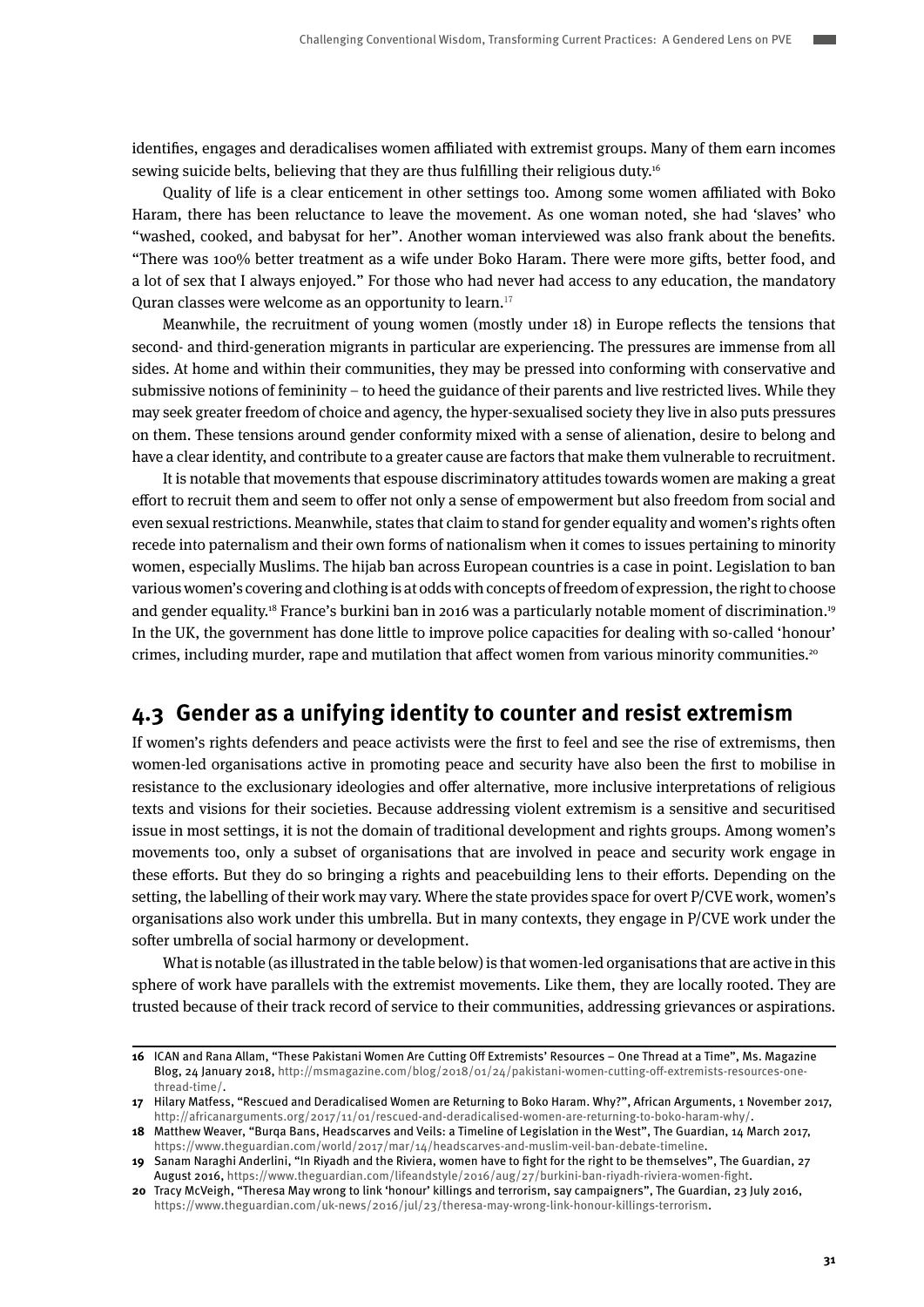Because they are of the community, they have an understanding of the context and cultural nuances of their settings, and are thus able to adapt their messages and their activities to fit local needs and evolving changes. Many of their leaders are charismatic and respected for their education and religious scholarship.

But precisely because they are trusted and recognise the aspirations and grievances of their communities, yet offer a non-violent, pluralistic alternative approach that is also religiously and culturally credible, they pose a key threat to extremist movements. However, their potential is as yet unfulfilled. Their efforts are often circumscribed because they lack resources to expand and the space for civil society activism is shrinking. Internationally, they still have to fight to be recognised.



**© Sanam Naraghi Anderlini & ICAN, 2018**

 $\odot$ 

Sanam Naraghi Anderlini & ICAN, 2018

**Table 1: Locally rooted, globally connected: women-led peace and security organisations and their violent extremist counterparts**

Equally of note is that when such locally rooted groups are connected 'globally' – for example, through the evolving Women's Alliance for Security Leadership (WASL)<sup>21</sup> – they demonstrate that despite the differences across countries and cultures, the basic ingredients of what they are offering in their approaches to P/CVE, deradicalisation and rehabilitation are strikingly similar (see Figure 2). For example, in Iraq and Pakistan, local women have pioneered programmes that combine religious literacy with psycho-social support and continued mentoring, livelihoods and skills training and thus provide an alternative unit to which young men can belong.

**21** See [http://www.icanpeacework.org/our-work/womens-alliance-for-security-leadership/.](http://www.icanpeacework.org/our-work/womens-alliance-for-security-leadership/)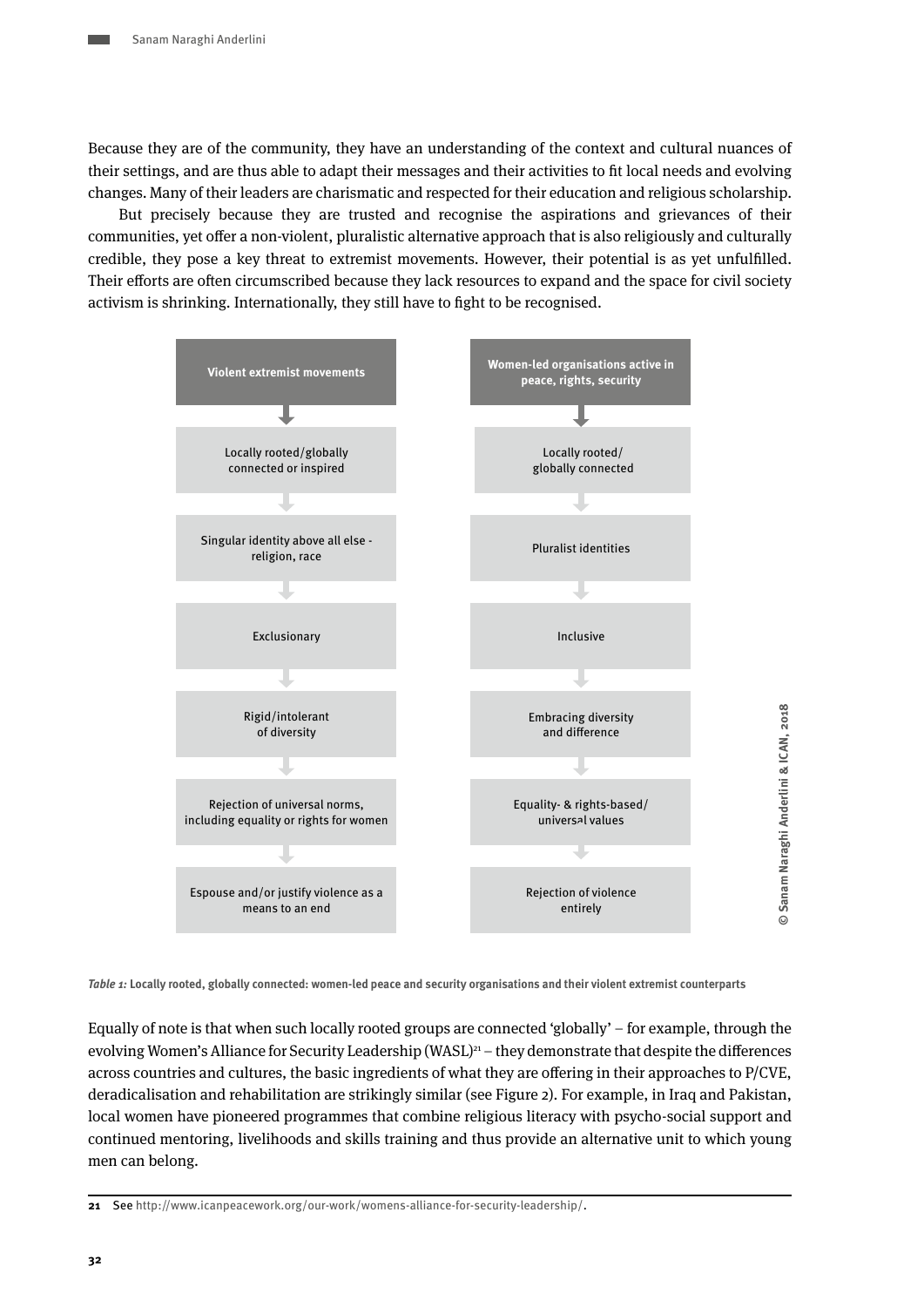

**Figure 2: Shared components of P/CVE programmes run by WASL members across different country contexts** 

Yet they face a multitude of challenges. Their capacity for developing and implementing long-term strategies is often limited by the need to respond to more immediate crises and challenges on the ground or to tightened security conditions. They are hindered by attacks from national security apparatuses and a lack of recognition from the international policy community. Too often, despite the commitments made in UN Security Council Resolution 1325 (2000)<sup>22</sup> and UNSCR 2242 (2015)<sup>23</sup> and rhetorical support for women's leadership and participation, the perspectives and experiences that women bring forward are categorised as 'women's issues' or disconnected from peace and security and, now, PVE-related debates and decisions. The narrative of western-based scholars and NGOs that claim women are being 'instrumentalised' further exacerbates the situation as it denigrates the expertise, innovation and courage of women at the frontlines of the struggle against violent extremism, who offer critical lessons and solutions. In this regard, Abu-Nimer's framing of international approaches that commence with instrumentalisation and shift towards compartmentalisation, but rarely reach the necessary integration, is also applicable to the experiences of women-led organisations. Their situation is doubly challenging as often other civil society sectors, notably the religious institutions, are also reluctant to engage women on an equal footing.

#### **Box: Al-Ferdows Foundation's work on demobilisation and rehabilitation in Iraq**

In 2015, after 20 years of community service to war widows and children and promoting peace in her province of Basra, Fatima Al-Bahadely found her teenage sons at direct risk of recruitment into militias. Drawing on her religious and cultural knowledge and her community ties, she initiated a deradicalisation programme to demobilise and rehabilitate youths from militias. Al-Ferdows did this by providing the young people with a mix of religious literacy while working to promote their positive involvement in their communities and encouraging them to return to school (for the younger cohort). Impact: In three months they deradicalised and rehabilitated 150 youths from militias. Much of the success is due to the trust and legitimacy that Fatima Al-Bahadely had nurtured.

For more information, see [www.icanpeacework.org/our-work/innovative-peace-fund/](http://www.icanpeacework.org/our-work/innovative-peace-fund/)

Sanam Naraghi Anderlini & ICAN, 2017 **© Sanam Naraghi Anderlini & ICAN, 2017**

**<sup>22</sup>** See [http://www.un.org/womenwatch/osagi/wps/.](http://www.un.org/womenwatch/osagi/wps/)

**<sup>23</sup>** See [http://www.securitycouncilreport.org/atf/cf/%7B65BFCF9B-6D27-4E9C-8CD3-CF6E4FF96FF9%7D/s\\_res\\_2242.pdf](http://www.securitycouncilreport.org/atf/cf/%7B65BFCF9B-6D27-4E9C-8CD3-CF6E4FF96FF9%7D/s_res_2242.pdf).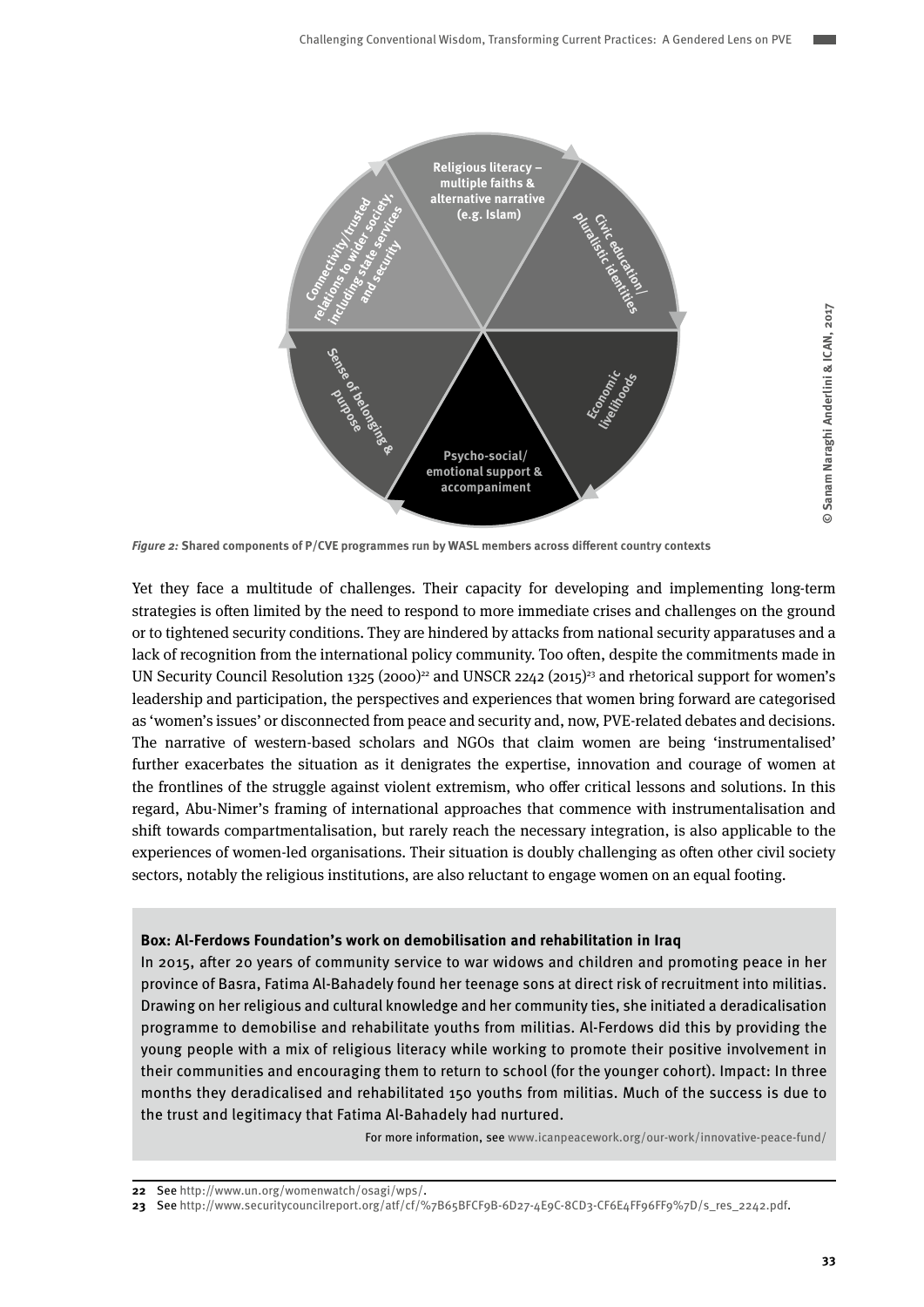## <span id="page-13-0"></span>5 Conclusions

When viewed through the lens of core identities such as ethnicity, religion and gender, the phenomenon of violent extremism becomes more distinguishable from other regional and transnational ideological movements. Such a lens also reveals that focusing on 'violent' extremism is not enough. The ideologies that foment hate and bigotry must also be tackled, as their spread into the mainstream provides the space for violence to take root and become normalised. It is a fine line, of course, because as is evident in many countries, the threat of terror and extremism is already being used to shut down legitimate dissent and threatens freedom of speech and expression, particularly as it relates to criticism of state actions or demands for human rights. Indeed, many states are already using the P/CVE agenda to shut down civic engagement and civil society organisations. But the spread of bigotry and intolerance through words and ideas – often directed first at women and minorities – creates an environment where violence can fester, erupt and shift from the extremes into the mainstream of society. These tensions between 'hate speech' and 'freedom of speech' must be recognised and addressed. Equally, there is an urgent need to embrace and celebrate the plurality of identities that exist in every society, so that people – especially the young – can see an equally dignified representation of their heritage, different cultures and religions in the societies in which they were born in and contribute to.

Second, the international policy and security community needs to take the gender lens more seriously as it is a very effective 'early warning' indicator of rising extremisms. The violence that extremist groups and individuals condone and perpetrate against women and marginalised communities but gets little attention or is framed as 'cultural' is the same phenomenon that metastasises and spreads to become the high profile 'terrorism' or 'violent extremism' that gains attention. In the United States, for example, the correlation between violent actors (mass shooters) and their history of domestic abuse is widely noted. However, the issue dates back much further. As Ayesha Imam, Jenny Morgan and Nira Yuval-Davis wrote in 2004 about Algeria, "[w]e need to bear in mind here that violence against women did not start with the terrorism of the early 1990s ... Women were targeted by Muslim fundamentalists long before that. In the early 1980s … the first victims of religious and political violence were women. Vociferous Friday sermons at the mosque focused on women and their bodies … Young male Muslim fundamentalists attacked female students on university campuses with the tacit approval of the police, who did not intervene to protect women … [I]n June 1989, a group of fundamentalists set fire to the house of a divorced woman who lived alone with her children … The silence and complicity of the state comforted and even encouraged Muslim fundamentalists in their virulent attacks against women … As early as the 1980s, women were warning that although Muslim fundamentalists were targeting them first, this violence would soon reach men too if nothing was done. Yet the secular state did not do anything to protect women." (Imam et al. 2004, 119ff.)

Related to this is recognition of the work that women's pro-peace and pro-rights organisations are engaged in. They offer a powerful counterweight to the rising extremist movements, and their vision is rooted in peace, resilience, equality and recognition of pluralistic identities. Indeed, a vibrant and independent civil society is vital to PVE, as it provides space for moderate and constructive critique, dissent and voice. But to thrive, civil society organisations need a conducive legal and financial environment. They must not be squeezed between threats from the state and attacks from extremist movements.

Third, if the agenda and this area of research and work are confined to 'countering' or even the more expansive 'preventing' of violent extremism, it will be limited and ineffective. Extremist movements recruit by promising desirable alternatives to people's grievances. They also tap into the aspirations of youth and women. Simply being against them is not enough*.* The international community must heed the call of civil society and articulate and stand by a set of values and principles that promote peace, resilience, equality and pluralism (PREP), are rooted in dignity and offer non-violent practical alternatives. The extremism phenomenon cannot be addressed simply through security, governance or other 'siloed' approaches. Reform is needed in the economic, education and social spheres and should be approached in a holistic manner.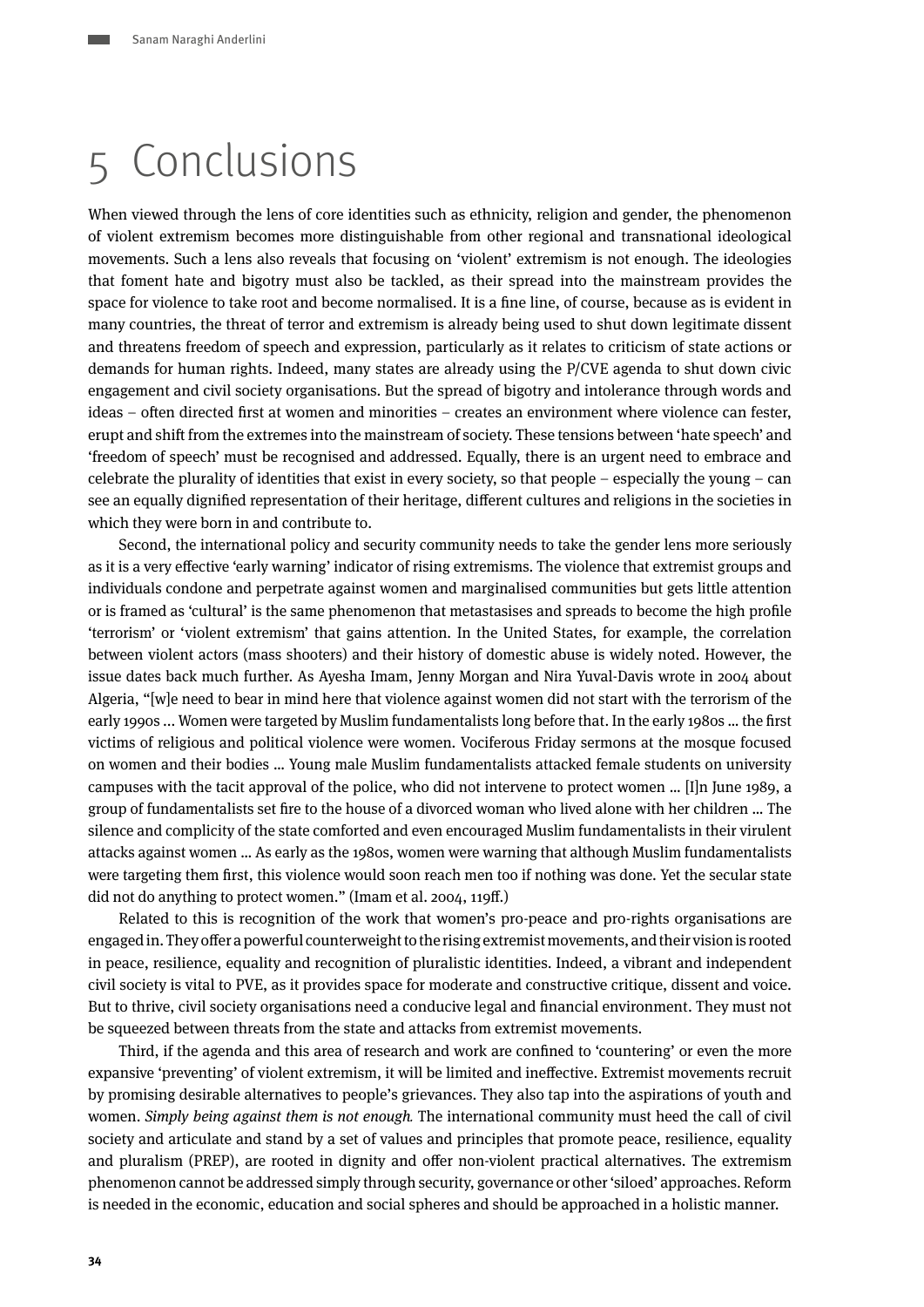<span id="page-14-0"></span>Finally, significant policy changes are needed. As Abu-Nimer says, it is not enough to either instrumentalise or compartmentalise by calling for support to women's NGOs, youth or other civil society on the ground, and implicitly putting the burden on their shoulders. It is essential to listen and heed their advice regarding urgent policy and programmatic changes that are firmly in the realm of state responsibility. Civil society can work alongside and in complementary form to states and multilateral institutions. Indeed, CSOs such as women's organisations often have unique strengths and value to contribute, but they cannot bring sustained change on a sufficient scale without governments being fully on board. It is a case of needing a 'whole of government' and 'whole of society' approach. One starting point can be fostering a shared understanding of the phenomenon and recognition of the fact that extreme pluralism is not only the context in which ideological extremism is rising, but also the source of the best and most creative solutions and pathway for the future.

## 6 References

- **Abu-Nimer, Mohammed** (2018). [Alterna](https://www.berghof-foundation.org/fileadmin/redaktion/Publications/Handbook/Dialogue_Chapters/dialogue13_Abu-Nimer_lead.pdf)[tive Approaches to Transforming Violent](https://www.berghof-foundation.org/fileadmin/redaktion/Publications/Handbook/Dialogue_Chapters/dialogue13_Abu-Nimer_lead.pdf)  [Extremism. The Case of Islamic Peace and](https://www.berghof-foundation.org/fileadmin/redaktion/Publications/Handbook/Dialogue_Chapters/dialogue13_Abu-Nimer_lead.pdf)  [Interreligious Peacebuilding](https://www.berghof-foundation.org/fileadmin/redaktion/Publications/Handbook/Dialogue_Chapters/dialogue13_Abu-Nimer_lead.pdf), in: Beatrix Austin and Hans J. Giessmann (eds.) Transformative Approaches to Violent Extremism. Berghof Handbook Dialogue No. 13. Berlin: Berghof Foundation.
- **Alava, Séraphin, Divina Frau-Meigs and Ghayda Hassan** (2017). [Youth and Violent Extremism](http://unesdoc.unesco.org/images/0026/002603/260382e.pdf)  [on Social Media. Mapping the Research.](http://unesdoc.unesco.org/images/0026/002603/260382e.pdf) Paris: UNESCO.
- **Commonwealth Secretariat** (2004). [Gender and](https://books.google.com/books%3Fid%3D8zu_WZMc1c0C%26printsec%3Dfrontcover%23v%3Donepage%26q%26f%3Dfalse)  [Human Rights in the Commonwealth. Some](https://books.google.com/books%3Fid%3D8zu_WZMc1c0C%26printsec%3Dfrontcover%23v%3Donepage%26q%26f%3Dfalse)  [Critical Issues for Action in the Decade 2005-](https://books.google.com/books%3Fid%3D8zu_WZMc1c0C%26printsec%3Dfrontcover%23v%3Donepage%26q%26f%3Dfalse) [2015](https://books.google.com/books%3Fid%3D8zu_WZMc1c0C%26printsec%3Dfrontcover%23v%3Donepage%26q%26f%3Dfalse). London: Commonwealth Secretariat.
- **ICAN** (2017). [From the Ground Up. A Preliminary](http://www.icanpeacework.org/wp-content/uploads/2018/02/PVE-and-Economics-Brief-2017.pdf)  [Dialogue on the Nexus of Economic Policy,](http://www.icanpeacework.org/wp-content/uploads/2018/02/PVE-and-Economics-Brief-2017.pdf)  [Gender and Violent Extremism.](http://www.icanpeacework.org/wp-content/uploads/2018/02/PVE-and-Economics-Brief-2017.pdf) Brief. Washington, DC: ICAN.
- **Imam, Ayesha, Jenny Morgan** and **Nira Yuval-Davis** (eds.) (2004). [Warning Signs of Fundamen](http://www.wluml.org/sites/wluml.org/files/WLUML-WSF-1h-final.pdf)[talisms](http://www.wluml.org/sites/wluml.org/files/WLUML-WSF-1h-final.pdf). Women Living under Muslim Laws (WLUML).
- **Marks, Thomas A**. (2017). [A Preliminary Reconnai](http://mantraya.org/occasional-paper-female-combatant-participation-in-nepals-maoist-peoples-war/)[sance \[sic!\]: Female Combatant Participation](http://mantraya.org/occasional-paper-female-combatant-participation-in-nepals-maoist-peoples-war/)  [in Nepal's Maoist People's War](http://mantraya.org/occasional-paper-female-combatant-participation-in-nepals-maoist-peoples-war/). Mantraya Occasional Paper No. 4. Mantraya. .
- **Naraghi Anderlini, Sanam** and **Madeline Koch** (2015). [Extremism in the Mainstream: Impli](http://www.icanpeacework.org/wp-content/uploads/2017/03/Extremism-in-the-Mainstream-UNW.pdf%0D)[cations for and Actions by Women.](http://www.icanpeacework.org/wp-content/uploads/2017/03/Extremism-in-the-Mainstream-UNW.pdf%0D) Washington, DC: ICAN.
- **UNDP** (2017). [Journey to Extremism in Africa](http://journey-to-extremism.undp.org/content/downloads/UNDP-JourneyToExtremism-report-2017-english.pdf%0D). New York, United Nations Development Programme, Regional Bureau for Africa.
- **UN General Assembly** (2017). [Report of the Special](http://undocs.org/en/A/72/155)  [Rapporteur in the field of cultural rights.](http://undocs.org/en/A/72/155) A/72/155. New York: United Nations.
- **UN General Assembly** (2015). [Plan of Action to](http://www.un.org/en/ga/search/view_doc.asp%3Fsymbol%3DA/70/674)  [Prevent Violent Extremism](http://www.un.org/en/ga/search/view_doc.asp%3Fsymbol%3DA/70/674). Report of the Secretary- General. A/70/674. New York: United Nations.